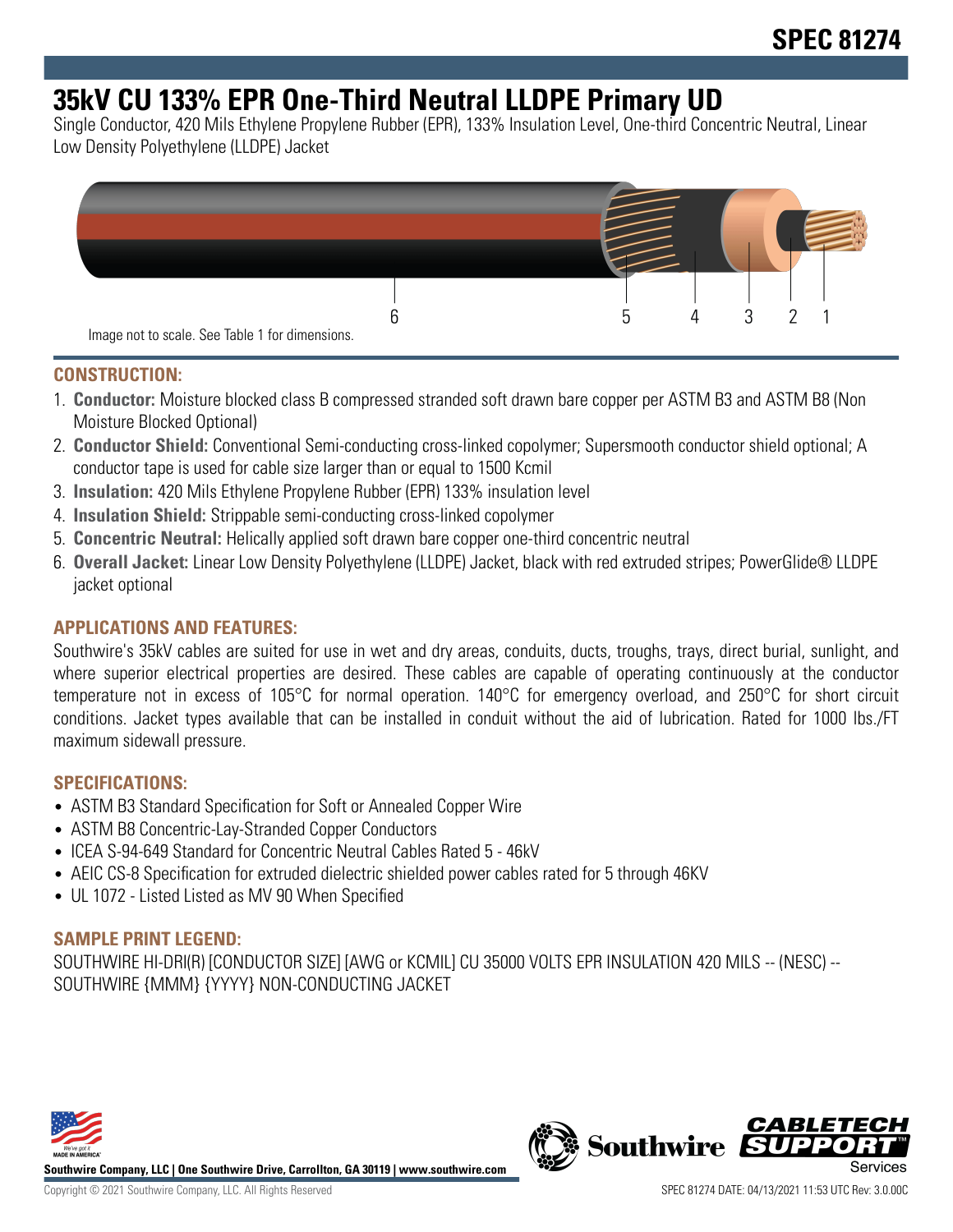## **Table 1 – Weights and Measurements**

| <b>Stock</b><br>Number | Cond.<br>Size         | <b>Diameter</b><br>Over<br>Conductor | <b>Diameter</b><br>Over<br>Insulation | Insul.<br><b>Thickness</b> | <b>Diameter</b><br>Over<br>Insulation<br>Shield | Concentric<br>Neutral | <b>Neutral DC</b><br>Resistance<br>$25^{\circ}$ C | Jacket<br><b>Thickness</b> | Approx. | Approx.<br>Weight | Min<br>Bending<br>Radius | Max Pull<br>Tension* |
|------------------------|-----------------------|--------------------------------------|---------------------------------------|----------------------------|-------------------------------------------------|-----------------------|---------------------------------------------------|----------------------------|---------|-------------------|--------------------------|----------------------|
|                        | AWG/<br>Kcmil         | inch                                 | inch                                  | mil                        | inch                                            | No. x AWG             | $\Omega$ /1000ft                                  | mil                        | inch    | lb<br>1000ft/     | inch                     | $\mathsf{lb}$        |
| <b>TBA</b>             | 1/0<br>(1)            | 0.325                                | 1.202                                 | 420                        | 1.302                                           | 9x14                  | 0.292                                             | 50                         | 1.530   | 1272              | 18.4                     | 845                  |
| TBA                    | 1/0<br>(19)           | 0.362                                | 1.239                                 | 420                        | 1.339                                           | 9x14                  | 0.292                                             | 50                         | 1.567   | 1327              | 18.8                     | 845                  |
| <b>TBA</b>             | $\frac{2}{0}$<br>(19) | 0.405                                | 1.282                                 | 420                        | 1.382                                           | 11x14                 | 0.239                                             | 50                         | 1.610   | 1477              | 19.3                     | 1065                 |
| TBA                    | 3/0<br>(19)           | 0.456                                | 1.333                                 | 420                        | 1.433                                           | 14x14                 | 0.188                                             | 50                         | 1.661   | 1671              | 19.9                     | 1342                 |
| <b>TBA</b>             | 4/0<br>(19)           | 0.512                                | 1.389                                 | 420                        | 1.489                                           | 18x14                 | 0.146                                             | 80                         | 1.777   | 1975              | 21.3                     | 1693                 |
| TBA                    | 250<br>(37)           | 0.558                                | 1.444                                 | 420                        | 1.544                                           | 21x14                 | 0.125                                             | 80                         | 1.832   | 2186              | 22.0                     | 2000                 |
| <b>TBA</b>             | 350<br>(37)           | 0.661                                | 1.547                                 | 420                        | 1.647                                           | 18x12                 | 0.092                                             | 80                         | 1.967   | 2734              | 23.6                     | 2800                 |
| TBA                    | 500<br>(37)           | 0.789                                | 1.675                                 | 420                        | 1.805                                           | 17x10                 | 0.061                                             | 80                         | 2.169   | 3610              | 26.0                     | 4000                 |
| <b>TBA</b>             | 750<br>(61)           | 0.968                                | 1.863                                 | 420                        | 1.993                                           | 20x9                  | 0.041                                             | 80                         | 2.382   | 4878              | 28.6                     | 6000                 |
| TBA                    | 1000<br>(61)          | 1.117                                | 2.012                                 | 420                        | 2.142                                           | 21x8                  | 0.031                                             | 80                         | 2.559   | 6111              | 30.7                     | 8000                 |

All dimensions are nominal and subject to normal manufacturing tolerances

◊ Cable marked with this symbol is a standard stock item

\* Pulling tension based on pulling eye directly connected to conductor



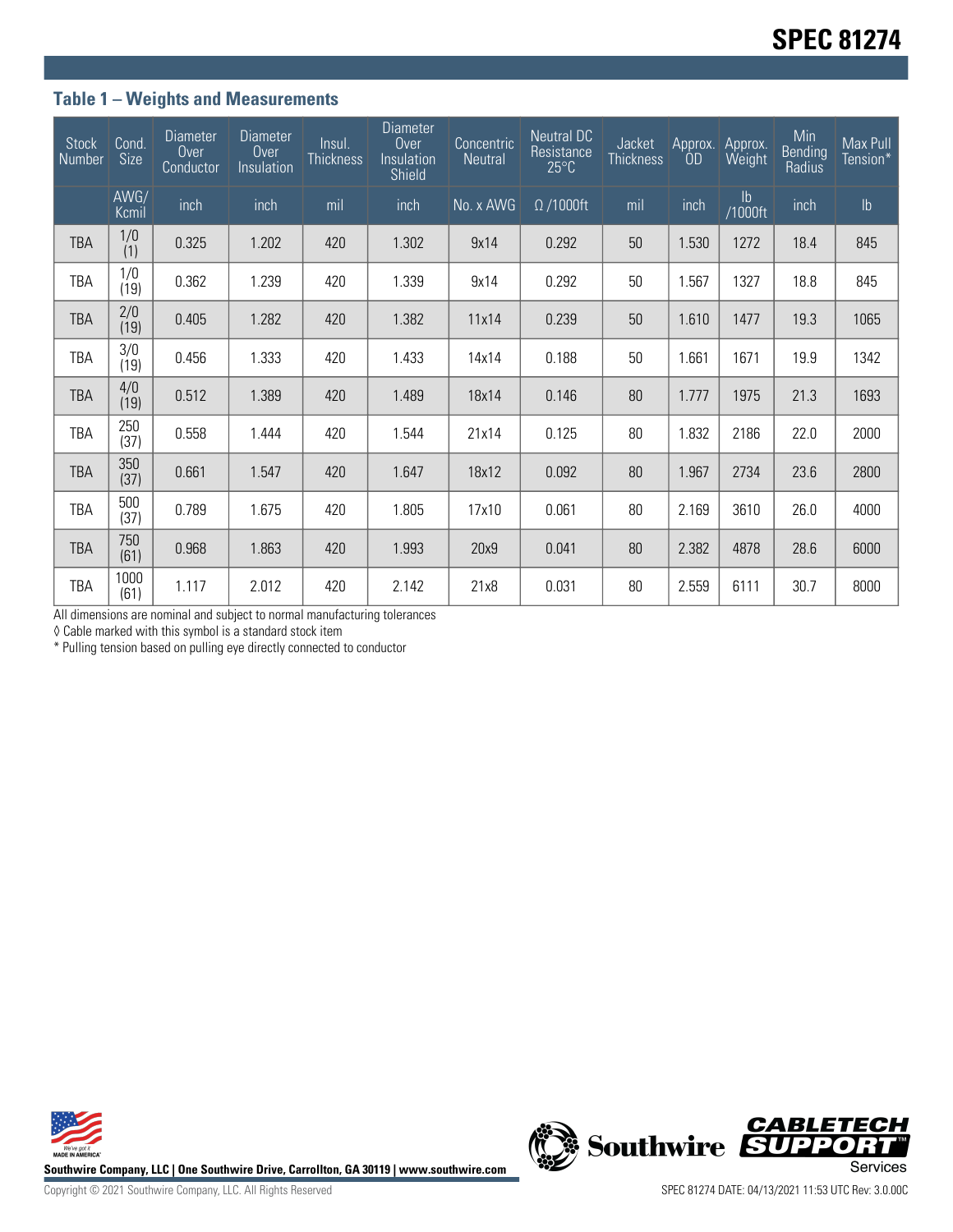## **Table 2 – Electrical and Engineering Data**

| Cond.<br>Size | <b>DC</b><br>Resistance<br>@ 25°C | AC<br>Resistance<br>@ 90°C | Capacitive<br>Reactance @<br>60Hz | Inductive<br>Reactance<br>@ 60Hz | <b>Charging</b><br>Current | <b>Dielectric</b><br>Loss | Zero<br>Sequence<br>Impedance* | Positive<br>Sequence<br>Impedance* | <b>Short</b><br>Circuit<br>Current @<br>30 Cycle | Allowable<br>Ampacity in<br>Duct 90°C1 | Allowable<br>Ampacity<br><b>Directly</b><br>Buried 90°C‡ |
|---------------|-----------------------------------|----------------------------|-----------------------------------|----------------------------------|----------------------------|---------------------------|--------------------------------|------------------------------------|--------------------------------------------------|----------------------------------------|----------------------------------------------------------|
| AWG/<br>Kcmil | $\Omega/1000$ ft                  | $\Omega/1000$ ft           | MΩ*1000ft                         | $\Omega/1000$ ft                 |                            | A/1000ft W/1000ft         | $\Omega/1000$ ft               | $\Omega/1000$ ft                   | Amp                                              | Amp                                    | Amp                                                      |
| 1/0<br>(1)    | 0.102                             | 0.128                      | 0.067                             | 0.055                            | 0.301                      | 121.741                   | $0.376 + j0.151$               | $0.129 + j0.055$                   | 3124.7                                           | 210                                    | 250                                                      |
| 1/0<br>(19)   | 0.102                             | 0.128                      | 0.063                             | 0.053                            | 0.319                      | 128.939                   | $0.376 + j0.150$               | $0.129 + j0.053$                   | 3124.7                                           | 210                                    | 250                                                      |
| 2/0<br>(19)   | 0.081                             | 0.101                      | 0.060                             | 0.051                            | 0.339                      | 137.201                   | $0.316 + j0.117$               | $0.102 + j0.051$                   | 3819.1                                           | 235                                    | 280                                                      |
| 3/0<br>(19)   | 0.0642                            | 0.080                      | 0.056                             | 0.050                            | 0.363                      | 146.883                   | $0.258 + j0.088$               | $0.082 + j0.049$                   | 4860.7                                           | 265                                    | 320                                                      |
| 4/0<br>(19)   | 0.051                             | 0.064                      | 0.052                             | 0.049                            | 0.389                      | 157.395                   | $0.207 + j0.067$               | $0.066 + j0.048$                   | 6249.4                                           | 300                                    | 360                                                      |
| 250<br>(37)   | 0.0431                            | 0.054                      | 0.049                             | 0.047                            | 0.415                      | 167.624                   | $0.179 + j0.057$               | $0.057 + j0.047$                   | 7291.0                                           |                                        |                                                          |
| 350<br>(37)   | 0.0308                            | 0.039                      | 0.044                             | 0.045                            | 0.462                      | 186.581                   | $0.134 + j0.046$               | $0.043 + j0.044$                   | 9929.2                                           | 400                                    | 470                                                      |
| 500<br>(37)   | 0.0216                            | 0.028                      | 0.039                             | 0.044                            | 0.519                      | 209.874                   | $0.091 + j0.037$               | $0.033 + j0.041$                   | 14906.4                                          | 470                                    | 555                                                      |
| 750<br>(61)   | 0.0144                            | 0.019                      | 0.034                             | 0.041                            | 0.603                      | 243.726                   | $0.062 + j0.031$               | $0.026 + j0.037$                   | 22115.5                                          | 560                                    | 650                                                      |
| 1000<br>(61)  | 0.0108                            | 0.015                      | 0.030                             | 0.040                            | 0.669                      | 270.348                   | $0.047 + 0.028$                | $0.022 + j0.034$                   | 29288.2                                          |                                        |                                                          |

\* Calculations are based on three cables triplexed / concentric shield / Conductor temperature of 90°C / Shield temperature of 45°C / Earth resistivity of 100 ohmsmeter

† Ampacities are based on Figure 7 of ICEA T-117-734 (Single circuit trefoil, 100% load factor, 90°C conductor temperature, earth RHO 90, 36" burial depth) ‡ Ampacities are based on Figure 1 of ICEA T-117-734 (Single circuit trefoil, 100% load factor, 90°C conductor temperature, earth RHO 90, 36" burial depth)



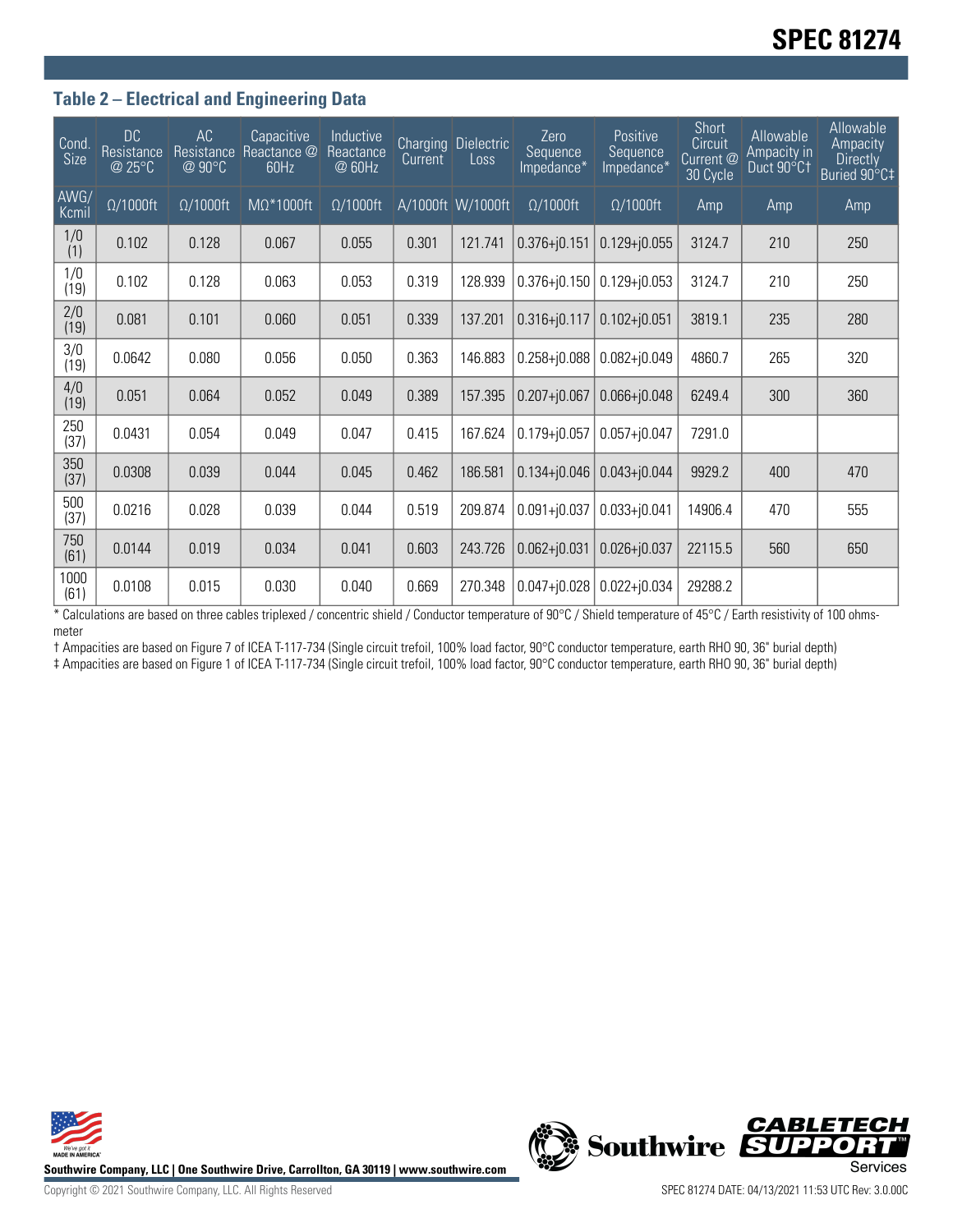# **Table 3 – Weights and Measurements (Metric)**

| <b>Stock</b><br>Number | Cond.<br>Size | <b>Diameter</b><br>Over<br>Conductor | <b>Diameter</b><br>Over<br>Insulation | Insul.<br><b>Thickness</b> | <b>Diameter</b><br>Over<br>Insulation<br>Shield | Concentric<br>Neutral | <b>Neutral DC</b><br>Resistance<br>$25^{\circ}$ C | Jacket<br><b>Thickness</b> | Approx.<br>OD | Approx.<br>Weight | Min<br>Bending<br>Radius | Max Pull<br>Tension* |
|------------------------|---------------|--------------------------------------|---------------------------------------|----------------------------|-------------------------------------------------|-----------------------|---------------------------------------------------|----------------------------|---------------|-------------------|--------------------------|----------------------|
|                        | AWG/<br>Kcmil | mm                                   | mm                                    | mm                         | mm                                              | No. x AWG             | $\Omega$ /km                                      | mm                         | mm            | kg/km             | mm                       | newton               |
| <b>TBA</b>             | 1/0<br>(1)    | 8.25                                 | 30.53                                 | 10.67                      | 33.07                                           | 9x14                  | 0.96                                              | 1.27                       | 38.86         | 1893              | 467.36                   | 3760                 |
| TBA                    | 1/0<br>(19)   | 9.19                                 | 31.47                                 | 10.67                      | 34.01                                           | 9x14                  | 0.96                                              | 1.27                       | 39.80         | 1975              | 477.52                   | 3760                 |
| <b>TBA</b>             | 2/0<br>(19)   | 10.29                                | 32.56                                 | 10.67                      | 35.10                                           | 11x14                 | 0.78                                              | 1.27                       | 40.89         | 2198              | 490.22                   | 4739                 |
| TBA                    | 3/0<br>(19)   | 11.58                                | 33.86                                 | 10.67                      | 36.40                                           | 14x14                 | 0.62                                              | 1.27                       | 42.19         | 2487              | 505.46                   | 5972                 |
| <b>TBA</b>             | 4/0<br>(19)   | 13.00                                | 35.28                                 | 10.67                      | 37.82                                           | 18x14                 | 0.48                                              | 2.03                       | 45.14         | 2939              | 541.02                   | 7534                 |
| TBA                    | 250<br>(37)   | 14.17                                | 36.68                                 | 10.67                      | 39.22                                           | 21x14                 | 0.41                                              | 2.03                       | 46.53         | 3253              | 558.80                   | 8900                 |
| <b>TBA</b>             | 350<br>(37)   | 16.79                                | 39.29                                 | 10.67                      | 41.83                                           | 18x12                 | 0.30                                              | 2.03                       | 49.96         | 4069              | 599.44                   | 12460                |
| TBA                    | 500<br>(37)   | 20.04                                | 42.55                                 | 10.67                      | 45.85                                           | 17x10                 | 0.20                                              | 2.03                       | 55.09         | 5372              | 660.40                   | 17800                |
| <b>TBA</b>             | 750<br>(61)   | 24.59                                | 47.32                                 | 10.67                      | 50.62                                           | 20x9                  | 0.13                                              | 2.03                       | 60.50         | 7259              | 726.44                   | 26700                |
| TBA                    | 1000<br>(61)  | 28.37                                | 51.10                                 | 10.67                      | 54.41                                           | 21x8                  | 0.10                                              | 2.03                       | 65.00         | 9094              | 779.78                   | 35600                |

All dimensions are nominal and subject to normal manufacturing tolerances

◊ Cable marked with this symbol is a standard stock item

\* Pulling tension based on pulling eye directly connected to conductor